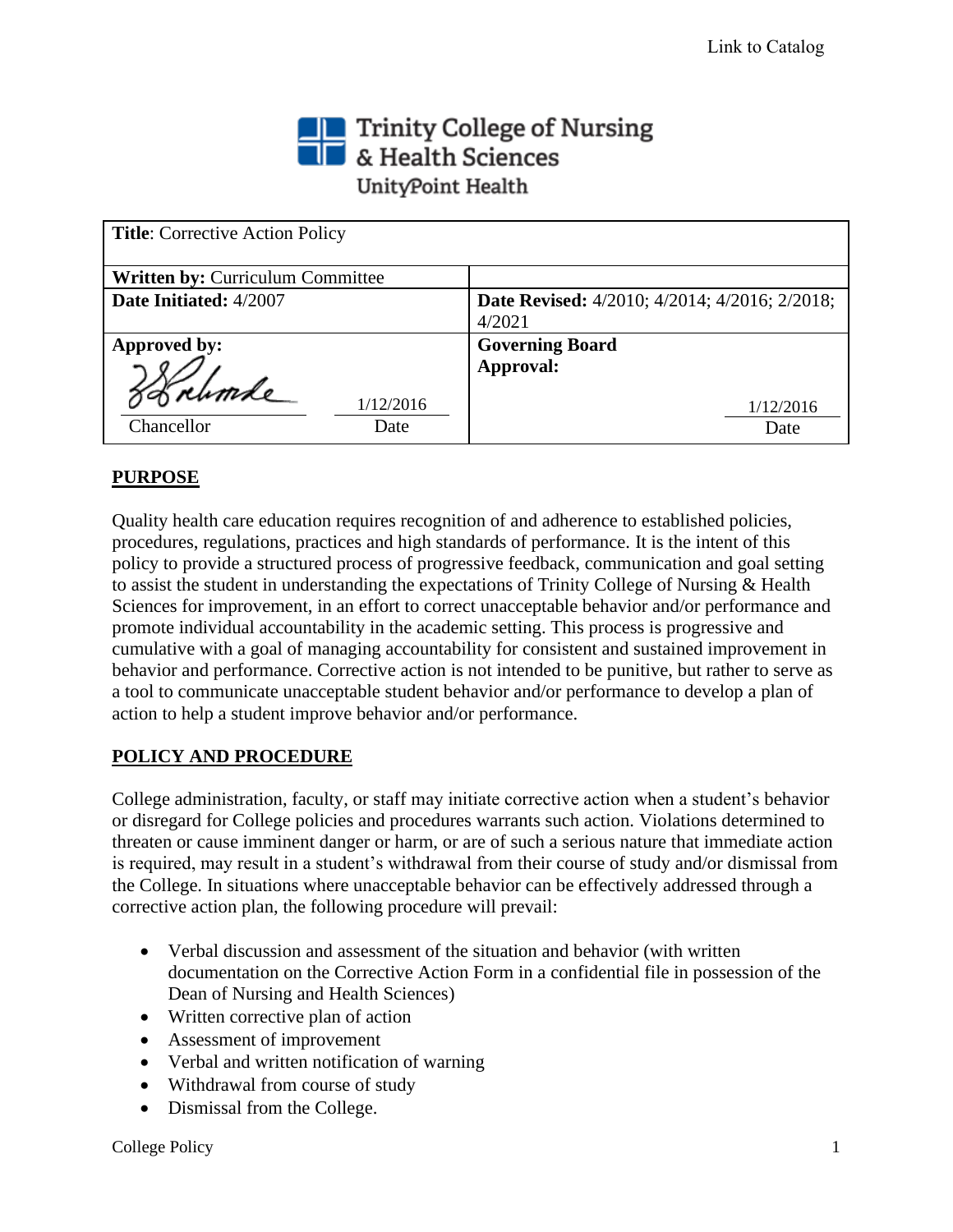The corrective action will depend upon the scope, seriousness, and/or repetitiveness of the violation. The number and sequence of corrective steps required may vary according to the seriousness of the offense. Trinity College retains the authority to withdraw from class, clinical experience or observation area, any student whose conduct may have a detrimental effect on themselves, the College, employees, patients, visitors, clients, or other students.

## **Corrective Action Form**

**Name** 

**Department/Course:** 

**Date** (s):

#### **Description of Corrective Action Steps:**

**Step 1:** Verbal Discussion and Assessment of the situation/behavior

- a) Discussion
- b) Plan of Action

**Step 2:** Written Corrective Action

- a) Discussion
- b) Plan of Action

**Step 3:** Assessment of Improvement

- c) Discussion
- d) Plan of Action

## **Step 4:**

Verbal and Written Notification of Warning

- a) Discussion
- b) Plan of Action